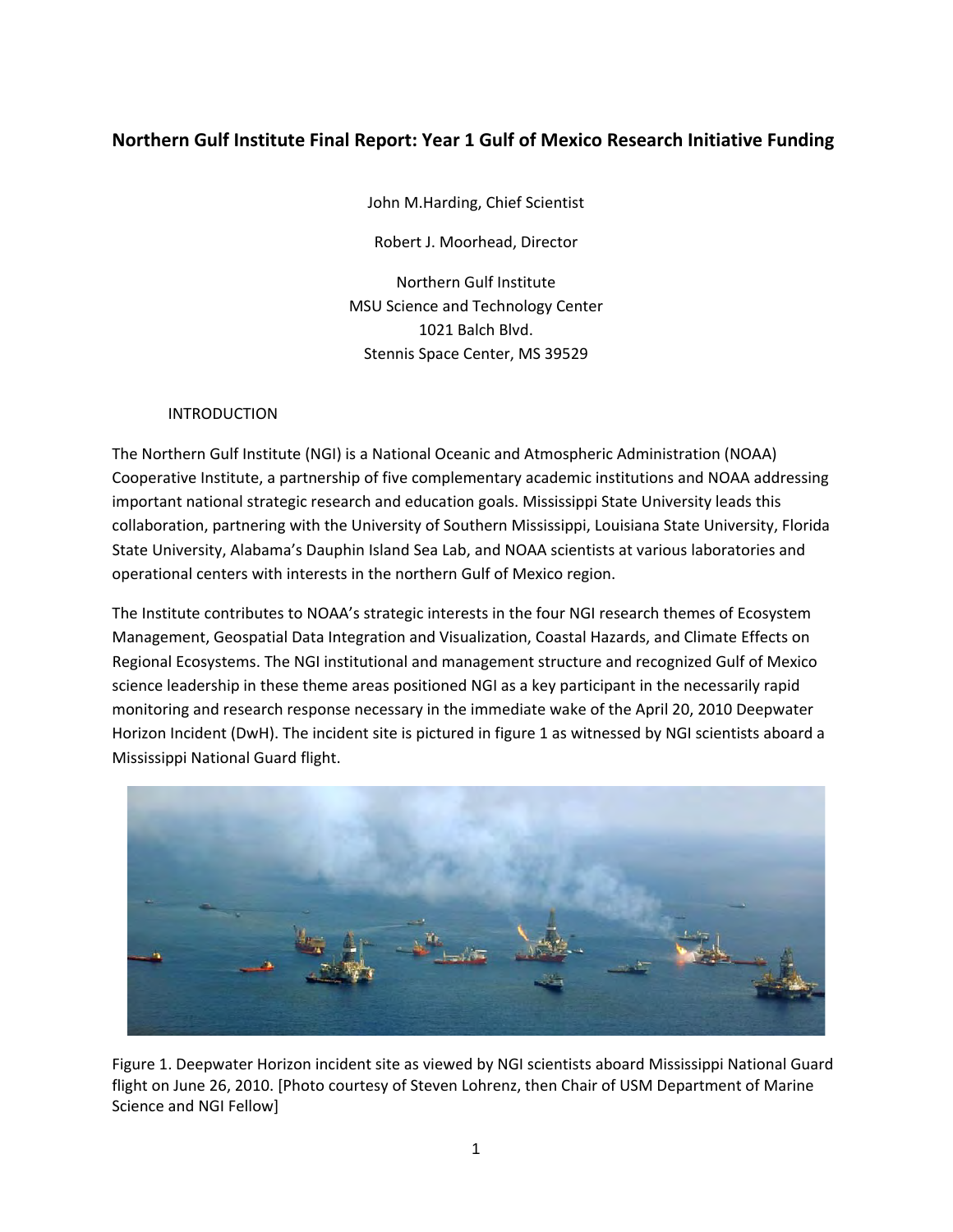The situation called for a rapid reponse including continuation of existing as well as the initiation of new environmental monitoring and research prior to the influx of oil into northern Gulf ecosystems. Recognizing this immediate need, BP provided initial funding for the Gulf of Mexico Research Initiative to the affected states from Lousiana to Florida. Given its multi-state membership, NGI was granted \$10M for rapid distribution to university researchers across the northern Gulf, primarily to maintain and expand monitoring efforts. Within the first months NGI provided NGI and non‐NGI affiliated researchers, from the Gulf states and beyond, with  $\sim$  \$4M rapid, phase 1, initial funding as selected by then NGI Acting Director, Dr. Michael Carron. Forty individual projects within nine overarching research efforts focused on the five original Gulf of Mexico Research Initiative (GoMRI) themes:

(1) physical distribution, dispersion and dilution of contaminants under the action of ocean currents and tropical storms,

(2) chemical evolution and biological degradation of the oil/dispersant systems and subsequent interaction with the marine and coastal ecosystems,

(3) environmental effects of the oil/dispersant system on the sea floor, water column, coastal waters, shallow water habitats, wetlands, and beach sediments, and the science of ecosystem recovery,

(4) technology developments for improved mitigation, detection, characterization and remediation of oil spills, and

(5) fundamental scientific research integrating results from the other four themes in the context of public health.

Subsequent to the phase 1 rapid response, NGI conducted a call for proposals for the remaining  $\sim$ \$6M, again focused on the GoMRI themes. NGI solicited proposals from Investigators from the five NGI institutions with all proposals subject to an independent peer‐review process. The peer review was conducted and award decisions for 25 projects completed by January 2011. Phase 1 investigators submitted final reports in early 2011 with Phase 2 final reports submitted by mid-2012.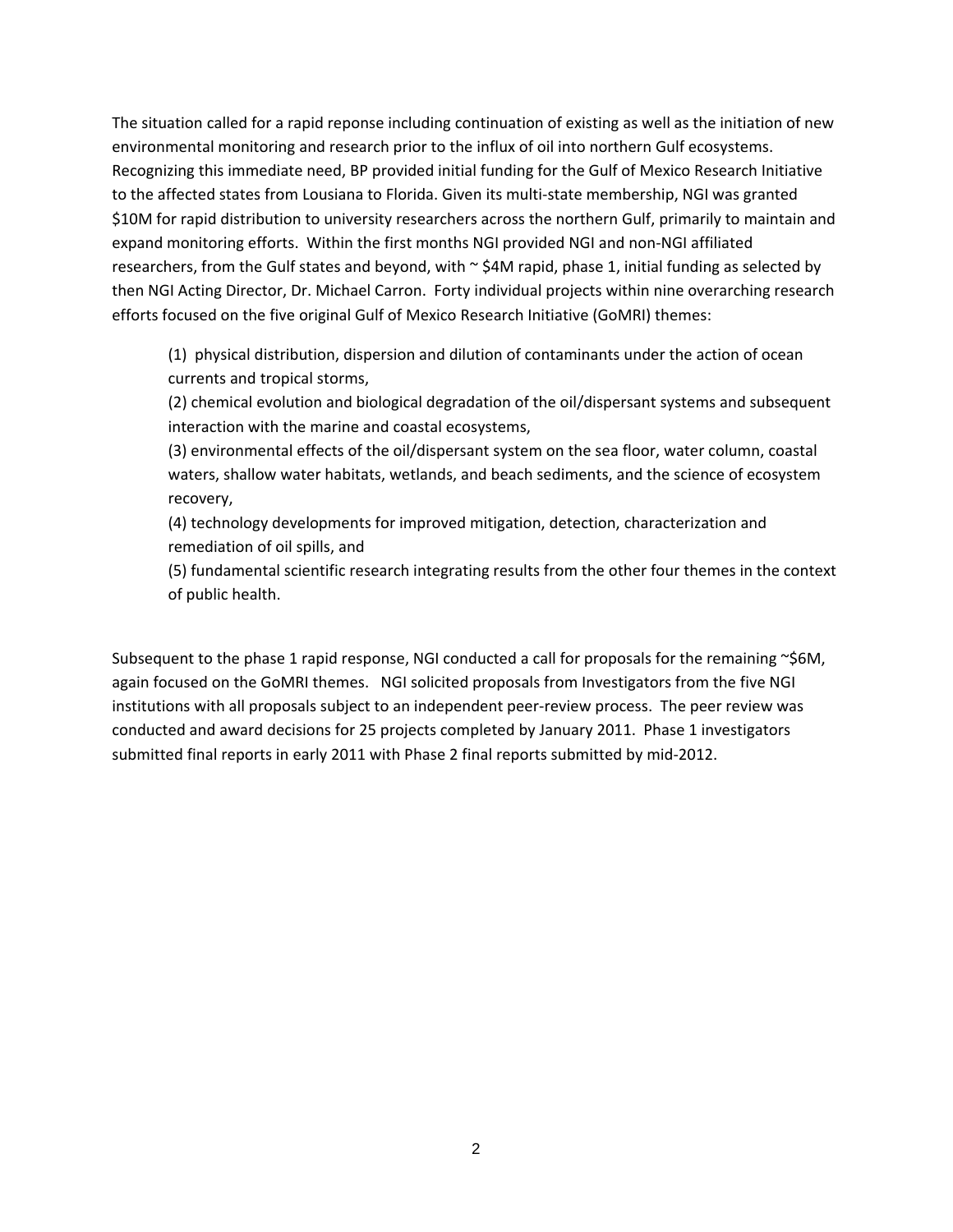### PROJECT DETAILS

Specific details on the individual projects and their findings can be found in the final project reports in Appendix A for Phase 1 and Appendix B for Phase 2. The Phase 1 reports are primarily in an initial format designed by NGI. However, the GoMRI program office provided a common GoMRI reporting format in spring of 2012. NGI subsequently provided the opportunity to principal investigators to reformat their reports in this updated format so several of the Phase 1 reports appear in the GoMRI format. All Phase 2 reports, but one, are in the GoMRI format. A summary of project titles and lead principal investigators for Phase 1 and 2 projects is provided below. Additionally project initial synopses are available by clicking the links below or accessing http://www.northerngulfinstitute.org/ or

http://research.gulfresearchinitiative.org/research-awards/block-grants-year1/northern-gulf-institute/. Electronic versions of all final project reports were also provided directly to the GoMRI project office for archival.

# **NGI BP GRI Year 1, Phase 1 Projects**

# 10-BP GRI DISL-01 - Impacts of the Deep Horizon Oil Spill on Ecosystem Structure and Function in Alabama's Marine Waters – (PI: John Valentine)

Tasks:

- 1. Document the impacts of oil intrusion on economically and ecologically important fishes in Alabama s nearshore and coastal waters – (Lead: Sean Powers)
- 2. Document the impacts of oil intrusion on keystone sentinels in Mobile Bay waters (Lead: Ruth Carmichael)
- 3. Document the impacts of oil intrusion on the health of critical nursery habitats and habitat utilization patterns of the young of economically important fishes ‐ (Lead: Ken Heck)
- 4. Evaluate the impacts of oil, methane and dispersant on pelagic food web structure and organic matter cycling along the Alabama coast ‐ (Lead: Monty Graham)
- 5. Evaluate the extent to which sedimentary biogeochemical cycles and specifically the nitrogen cycle have been changed by inundation of coastal waters by oil – (Lead: Behzad Mortazavi)
- 6. Quantifying the effects of oil on the microbial community structure and processes in Alabama coastal waters – (Lead: Alice Ortmann)
- 7. Evaluate the potential for along‐estuary transport of oil‐derived substances in surface and subsurface waters of the ship channel of the Mobile Bay Estuary – (Lead: Kyeong Park)

10-BP\_GRI\_FSU-01 - Impact of Crude Oil on Coastal and Ocean Environments of the West Florida Shelf and Big Bend Region from the Shoreline to the Continental Shelf Edge – (PI: Eric Chassignet)

Tasks:

(1) Oil & Layers on the Ocean: Impacts of Capillary Wave Damping on Remote Sensing & Air‐Sea Fluxes (Leads: Mark Bourassa, Eric Chassignet, Dmitry Dukhovskoy, Oscar Garcia, Ian McDonald, Steve Morey)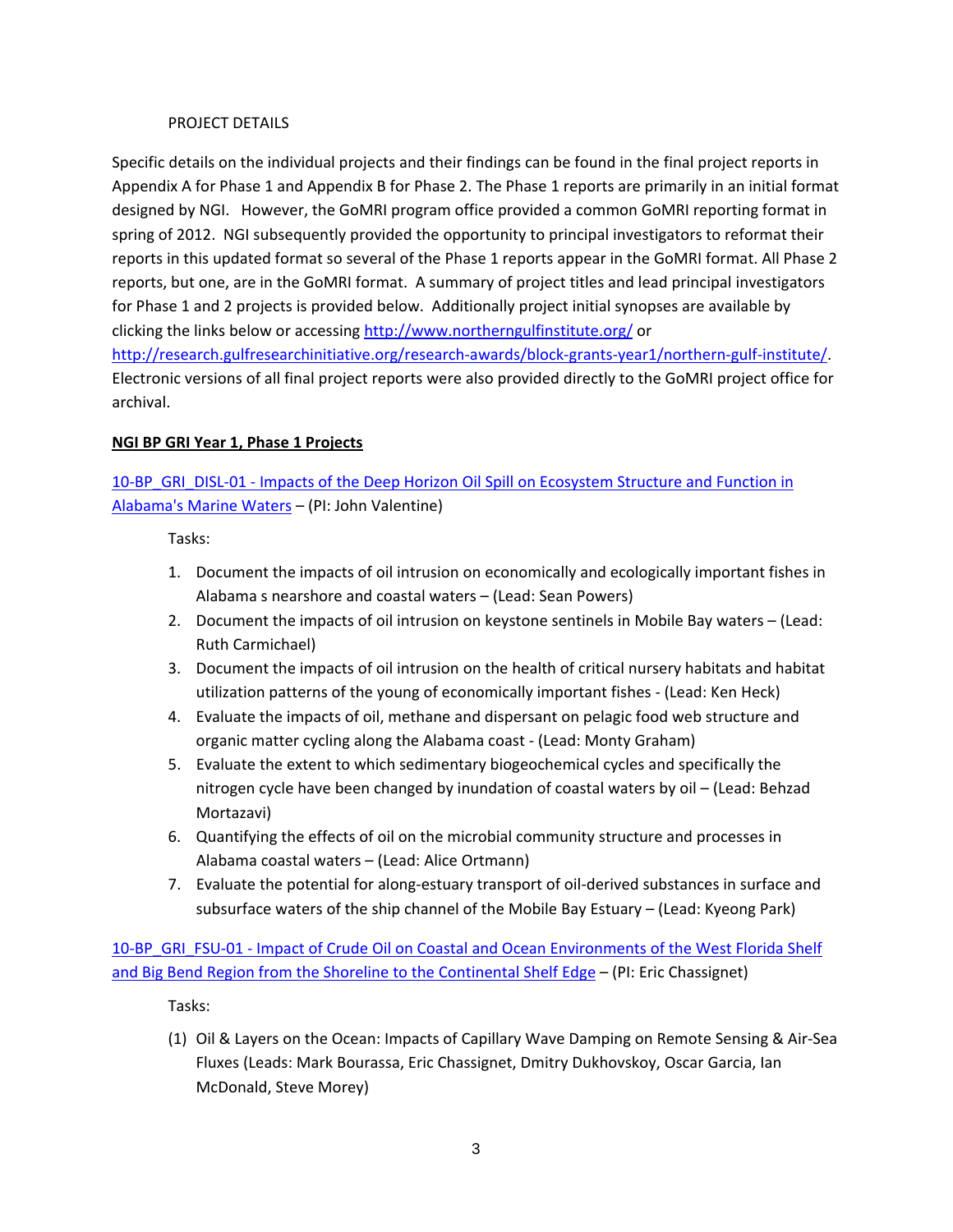- (2) Effects of Oil Deposition on Coastal Sand, Beach, Dune, and Salt Marsh Environments (Leads: Markus Huettel, Randall Hughes, Dave Kimbro, Joel Kostka, Thomas Miller)
- (3) Examining the Impact of Oil on Essential Fish Habitat and Food Webs (Leads: Jeff Chanton, Felicia Coleman, Kevin Craig, Markus Huettel, Christopher Koenig, Christopher Stallings)

10‐BP\_GRI\_HRI‐01 ‐ Gulf of Mexico Research and Resource Support Tools (GulfBase, Gulf of Mexico Biodiversity Project, Gulf of Mexico books, etc.) – (PI: Larry McKinney)

10-BP\_GRI\_JSU-01 - Data Sampling and Modeling of Contaminant Dispersant – (PI: Gordon Skelton)

10-BP GRI LSU-01 - Impact of DwH Oil Spill on the Louisiana Coastal Environments – (PI: Susan Welsh)

Tasks:

- (1) Barataria Estuary Water Quality (Lead: Gene Turner)
- (2) Nutrient Dynamics and Primary Productivity in the Breton Sound Estuary as impacted by the Gulf of Mexico Oil Spill (Lead: John Day)
- (3) Plankton Monitoring of the Barataria Bay and Breton Sound Transects (Lead: Malinda Sutor)
- (4) Oil Spill Effects on Ecosystem Respiration for two Louisiana Estuaries (Lead: Brian Fry)
- (5) Examining the biological uptake of highly carcinogenic polycyclic aromatic hydrocarbon ‐ Benzo(a)pyrene ‐ from Crude Oil Polluted Environments in the Gulf of Mexico (Lead: Sibel Bargu)
- (6) Impact of the DHI on Vibrios in the Northern Gulf of Mexico (Lead: Aixin Hou)
- (7) Physics, Oil and Fish: Modeling the Effects of Pulsed River Diversion on Oil Transport and Fish Distribution (Lead: Haosheng Huang)

10-BP\_GRI\_MSU-01 - Integrated Assessment of Oil Spill – (PI: William McAnally)

Tasks:

- (1) Hurricane Effects (Lead: Pat Fitzpatrick)
- (2) Fate and Transport of Oil and Dispersants (Lead: James Martin)
- (3) Natural Systems (Lead: Gary Ervin)
- (4) Technology and Data Integration (Lead: William McAnally)
- (5) Innovations (Leads: Anantharaj, Ryan, Smulski, Brown)

10-BP\_GRI\_UM-01 - NIUST Deepwater Horizon Oil Spill Multi-Task Research Proposal - (PI: Ray Highsmith)

Tasks:

- (1) Microbial Consumption of Oil and Gaseous Hydrocarbons in the Pelagic Waters of the Northern Gulf of Mexico (Lead: Samantha Joye)
- (2) Implementing Sensor Technology to Monitor DwH Oil Spill Subsurface Plumes (Lead: Greg Easson)
- (3) Measuring the Distribution of Oil and Oil Droplets Throughout the Water Column (Leads: Vernon Asper and Arne Diercks)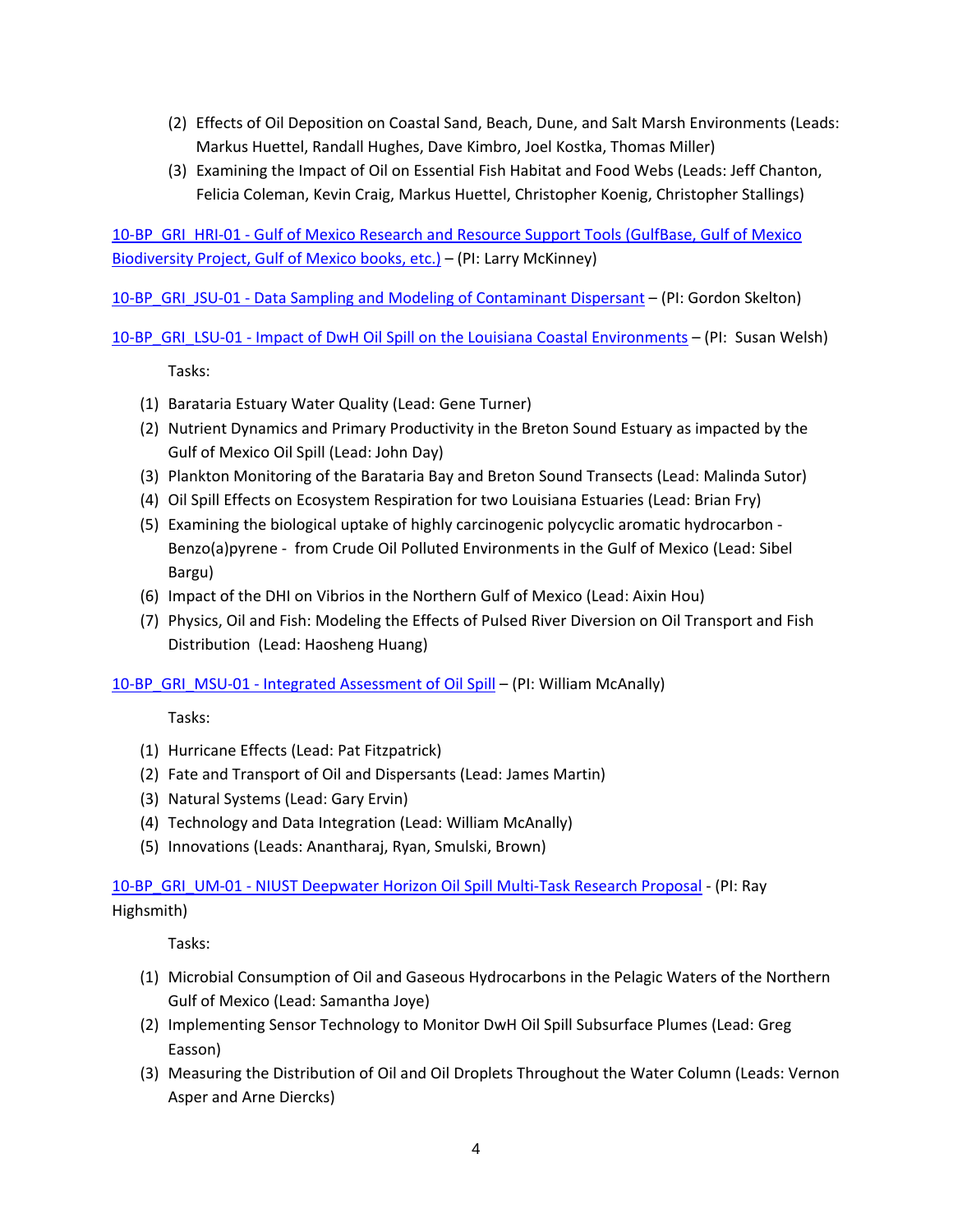(4) Impacts of Oil Contamination to Seagrass Beds: Proteomic Responses (Leads: Marc Slattery, Deborah Gochfeld, John Rimoldi, Kristine Willett, Anne Boettcher)

10-BP GRI UNO-01 - Monitoring of Natural Resources in the Pontchartrain Basin Following the Deepwater Horizon Oil Spill: Processes, Habitats, and Fisheries – (PI: Denise Reed)

10‐BP\_GRI\_USM‐01 ‐ A comprehensive assessment of oil distribution, transport, fate and impacts on ecosystems and the Deepwater Horizon oil release - (PI: Steve Lohrenz, transistioned to Stephan Howden)

Tasks:

- (1) Coastal Observation Platforms in Support of Characterization of Oil Extent and Transport (Lead: Stephan Howden)
- (2) Chemical effects associated with leaking Macondo well oil in the Northern Gulf of Mexico (Leads: Alan Shiller and Laodong Guo)
- (3) Monitoring and Assessment of Potential Impacts of Oil Contamination on Coastal and Marine Ecosystems and Food Webs in the northern Gulf of Mexico (Leads: Stephan Howden and Scott Milroy)
- (4) Assessing Possible Impacts of the Deepwater Horizon Oil Spill on Summer Plankton Assemblages of the Inner Continental Shelf in the North Central Gulf of Mexico (Leads: Harriet Perry and Bruce Comyns)
- (5) Responses of Benthic Communities and Sedimentary Dynamics to Hydrocarbon Exposure in Neritic and Bathyal Ecosystems (Leads: Kevin Yeager, Charlotte Brunner, Vernon Asper, Kevin Briggs, Chet F. Rakocinski, Richard W. Heard, Harriet Perry, Don Johnson and Dick Waller)
- (6) Monitoring the impacts of dispersed oil exposure on ecologically and economically important species in the northern Gulf of Mexico (Leads: Joe Griffitt and Robin Overstreet)
- (7) Microbial Response to Macondo Oil and Dispersant (Leads: D.J. Grimes and Kevin Dillon)
- (8) Salt marsh habitat sampling to delineate potential oil impacts from BP Deepwater Horizon spill (Leads: Patrick Biber, Wei Wu and Mark Peterson)
- (9) Investigation of Juvenile Fishes Associated With Pelagic *Sargassum* Habitat in the North Central Gulf of Mexico (Leads: Jim Franks, Bruce H. Comyns, and Eric R. Hoffmayer)
- (10) Public Health Impact of Gulf Oil Spill: Assessment of Risk and Health Education (Leads: Amal Mitra and James McGuire)
- (11) Adaptation and Resilience of Mississippi Residents to the BP Oil Disaster (Lead: Tom Osowski, Tim Rehner, and Alan Bougere)

# **NGI BP GRI Year 1, Phase 2 Projects**

DISL Lead

11-BP\_GRI-01 - Quantifying the Effects of Oil on Carbon Cycling and Diversity of the Pelagic Microbial Community of Coastal Alabama – (PI: Alice Ortmann)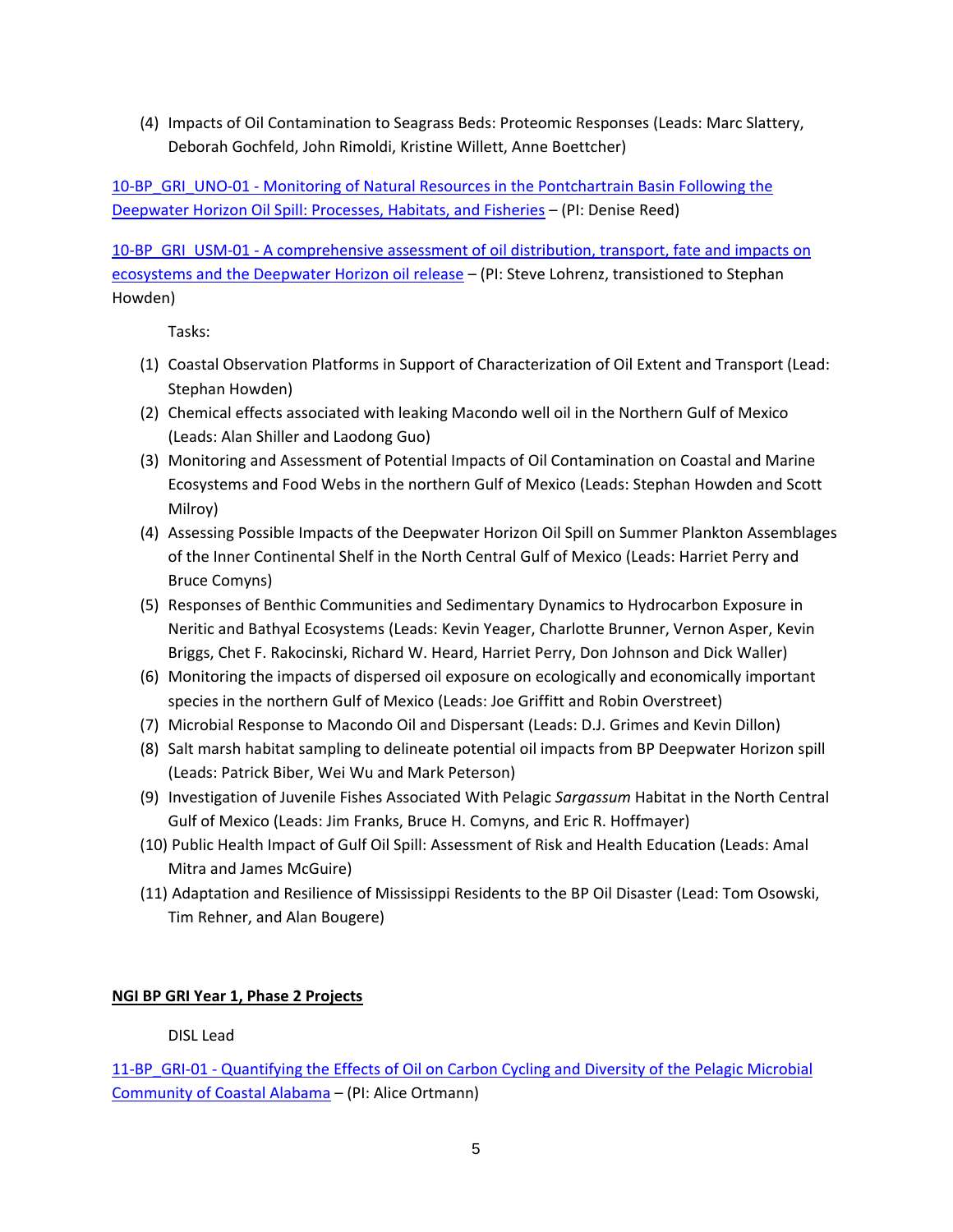11-BP\_GRI-02 - Does the "Priming Effect" Caused by the Deepwater Horizon Oil Spill Result in Increased Microbial and Zooplankton Consumption of Labile and Refractory Dissolved Organic Carbon? – (PI: Robert Condon)

11-BP\_GRI-03 - Potential Impacts of the Deepwater Horizon Oil Spill on Fishery Resources: will there be Reduced Recruitment of Economically Important Shrimp, Crabs, and Finfish in Seagrass and Marsh Nursery Habitats of the North Central Gulf of Mexico? – (PI: Ken Heck)

11-BP\_GRI-04 - Impacts of the Deepwater Horizon Accident on Food Web Structure in the North-Central Gulf of Mexico – (PI: John Valentine)

FSU Lead

11-BP GRI-05 - NGI BP Earth System Modeling – (PI: Eric Chassignet)

11-BP\_GRI-06 - Automated Mapping of Surface Oil Spill: Surface Physics and Remote Sensing Associated with Movement and Identification of a Slick – (PI: Mark Bourassa)

11-BP GRI-07 - Uncertainty Quantification of Oil Spill Transport – (PI: Kyle Gallivan)

11-BP\_GRI-08 - Deepwater Horizon Oil Deposition in Gulf of Mexico Beaches Phase 2: Recovery of the Beach Sedimentary Environment – (PI: Markus Huettel)

11-BP GRI-09 - Impact of Crude Oil on Coastal and Ocean Environments of the West Florida Shelf and Big Bend Region from the Shoreline to the Continental Shelf Edge: Radiocarbon and Stable Isotope Tracing – (PI: Jeff Chanton)

LSU Lead

11-BP\_GRI-10 - Post Macondo Well Oil Spill Water Quality Sampling - Barataria, Lake Pontchartrain, and Coastal Waters, Part 2 – (PI: Gene Turner)

11-BP GRI-11 - Field Observation and Modeling of the Impact of Oil Spill on Marsh Erosion in Southern Louisiana – (PI: Q. Jim Chen)

11-BP GRI-12 - Effect of Oil, Dispersant, and Remediation-Related Human Activities on Marsh Plants and Associated Insects and Mollusks – (PI: Linda Hooper‐Bui)

11-BP GRI-13 - Aquatic Primary Productivity and Spatial/Temporal Water Quality Variations of the Breton Sound Estuary and Impacts of Oil Pollution – (PI: John Day)

11-BP\_GRI-14 - Macondo 252 Oil Spill Impacts in Louisiana Coastal Wetlands: Effects on Soil-Microbial-Plant Systems – (PI: Irving Mendelssohn)

MSU Lead

11-BP GRI-15 - Community Earth Modeling System for the NGOM – (PI: William McAnally)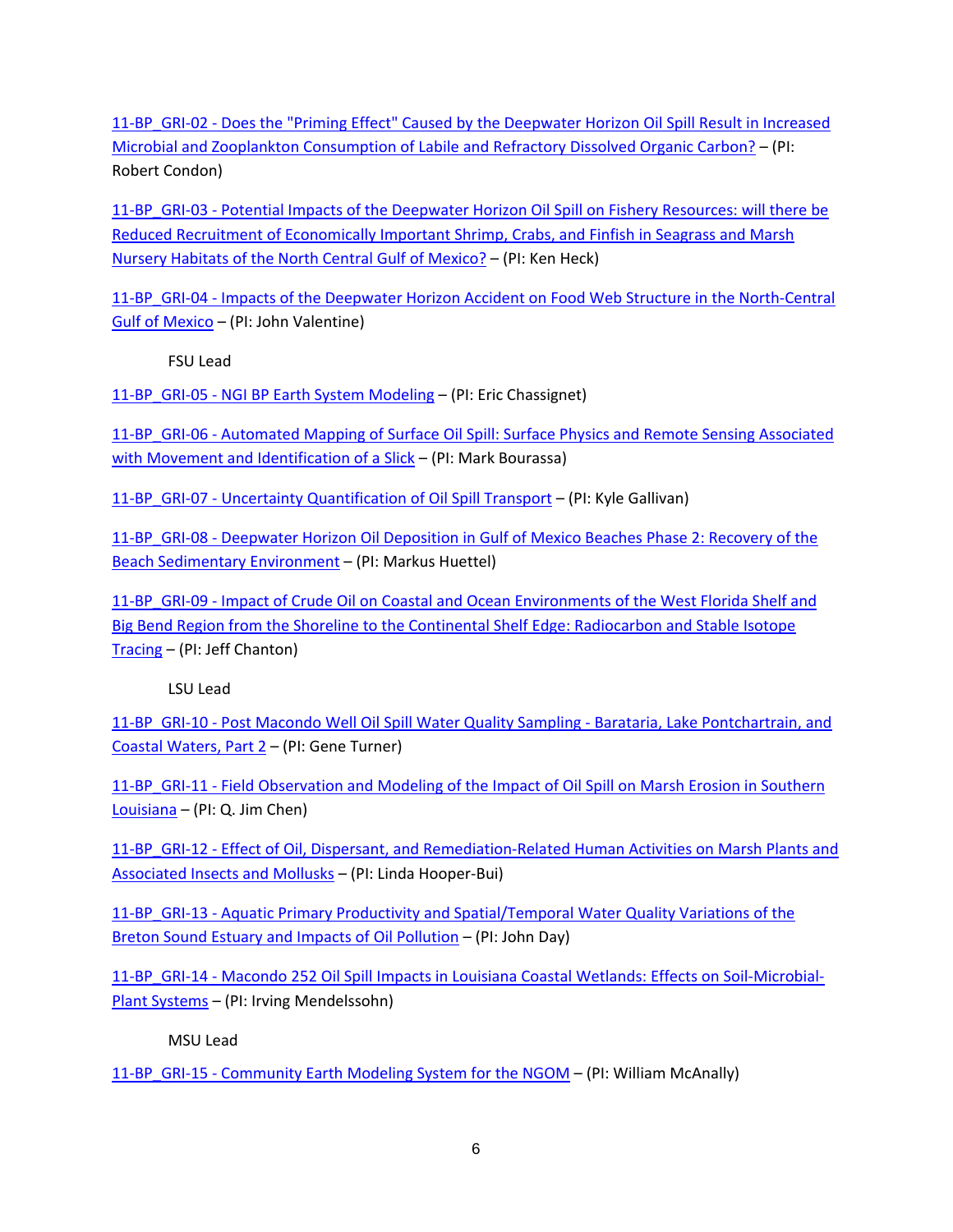11-BP GRI-16 - Extend Sulis Toolkit – (PI: Phil Amburn)

11-BP GRI-17 - The Influence of Weather and Ocean Processes Using Numerical Modeling on the Fate and Transport of the Deepwater Horizon Oil Spill – (PI: Pat Fitzpatrick)

11-BP GRI-18 - Quantitative Studies of the Effects of Oil Exposure on the Pelagic Microbial Community and Sheepshead Minnow, Using a Global Proteomics Approach – (PI: Mariola Edelmann)

11-BP\_GRI-19 - Comprehensive Study of the Impact of the Deepwater Horizon Oil Spill on the Health and Productivity of Gulf Coast Salt Marshes – (PI: Deepak Mishra)

11-BP\_GRI-25 - Analyses of the Effects of Crude Oil on Increased Disease Susceptibility and Physiological Responses of Selected Gulf of Mexico Fishes – (Lora Petrie‐Hanson)

# USM Lead

11-BP GRI-20 - An Ecosystem Modeling Framework to Examine Ecological Impacts of the Deepwater Horizon Oil Spill – (Rich Fulford; transistioned to Scott Milroy)

11-BP\_GRI-21 - Evaluating changes in fluorescence EEM and size spectra during the degradation of crude oil and dispersant in seawater – (PI: Laodong Guo)

11-BP\_GRI-22 - Continuation of "Chemical Effects Associated with Leaking Macondo Well Oil in the Northern Gulf of Mexico" – (PI: Alan Shiller)

11-BP\_GRI-23 - Impacts of the Deepwater Horizon oil spill on the health and growth of estuarine fish and ecosystem functionality – (PI: Rich Fulford)

11-BP\_GRI-24 - Responses of Benthic Communities and Sedimentary Dynamics to Hydrocarbon Exposure in Neritic and Bathyal Ecosystems: Phase II - (PI: Kevin Yeager; transistioned to Charlotte Brunner)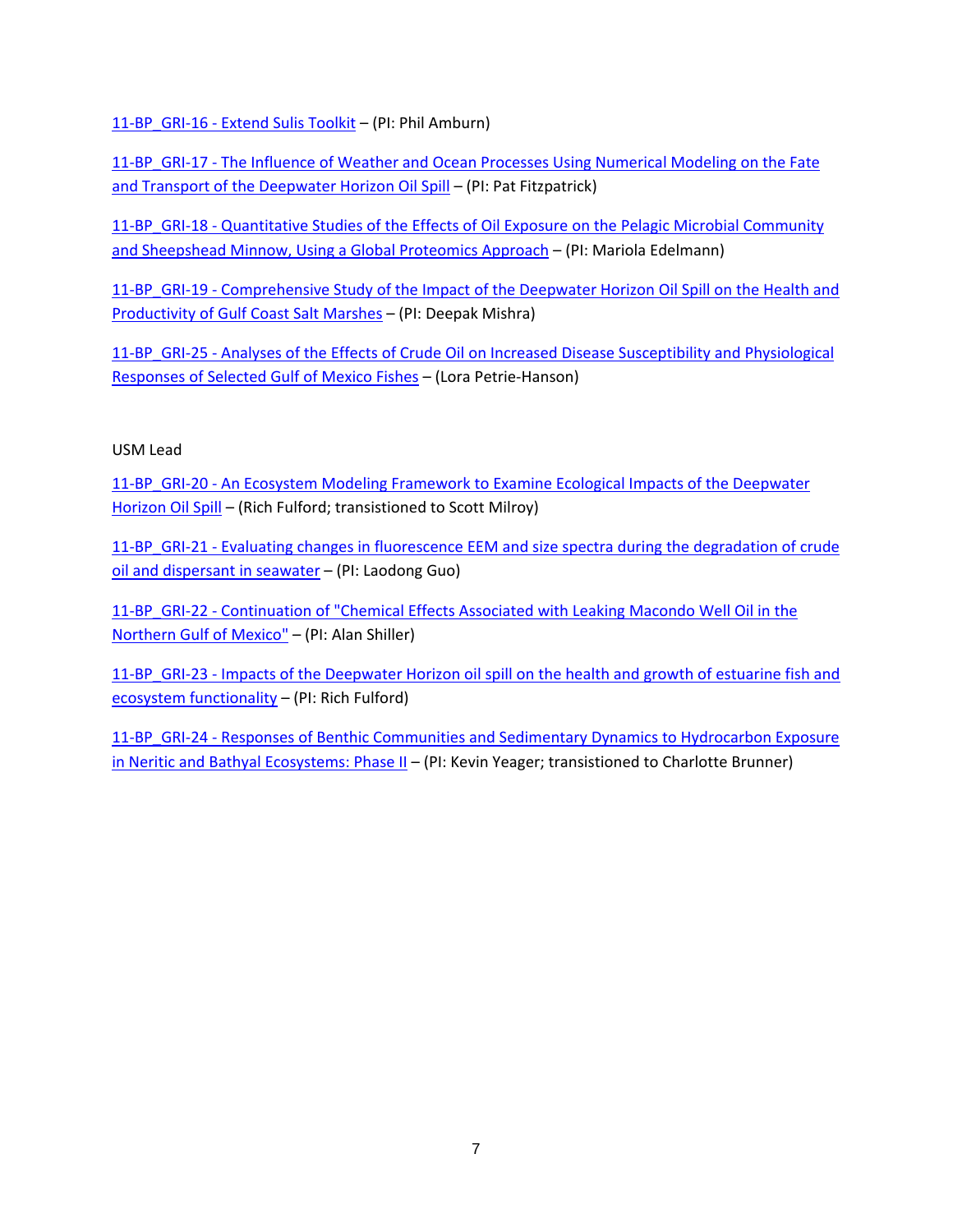### SELECTED KEY RESULTS

This section is not intended as a comprehensive synthesis of all the NGI-managed GoMRI research. It is rather an attempt to identify key points arising out of this research associated with each of the GoMRI themes illustrated by relevant examples from one or more of the projects. Detailed findings can be found in the individual reports and the resultant published literature.

*GoMRI Theme 1: Physical distribution, dispersion and dilution of contaminants under the action of ocean currents and tropical storms.*

Key Point: Synoptic variability is critical.

From GoMRI Theme 1 related to physical distribution, dispersion, and dilution, a key finding is the strong impact of synoptic variability of winds, waves, surge, and currents on the fate of the oil. Pat Fitzpatrick (Project 11‐BP\_GRI‐17) provides an example (Figure 2) of Hurricane Alex in the southern Gulf resulting in the movement of oil into the western Mississippi Bight and Breton Sound.



Figure 2. Oil hindcasts by Pat Fitzpatrick (top row) for 20 June, 25 June, 30 June and 5 July 2010 with the corresponding 25 June to 5 July 2010 daily oil forwcasts from NOAA (middle row). The location of Hurricane Alex on 30 June 2012 is shown (bottom left) with the corresponding winds for 25 June to 5 July 2010 (bottom row) used to drive the ocean model and winds used in the row 1 oil trajectories. Results show the westward movement of oil during this period associated with winds and currents affected by Hurricane Alex in the southern Gulf.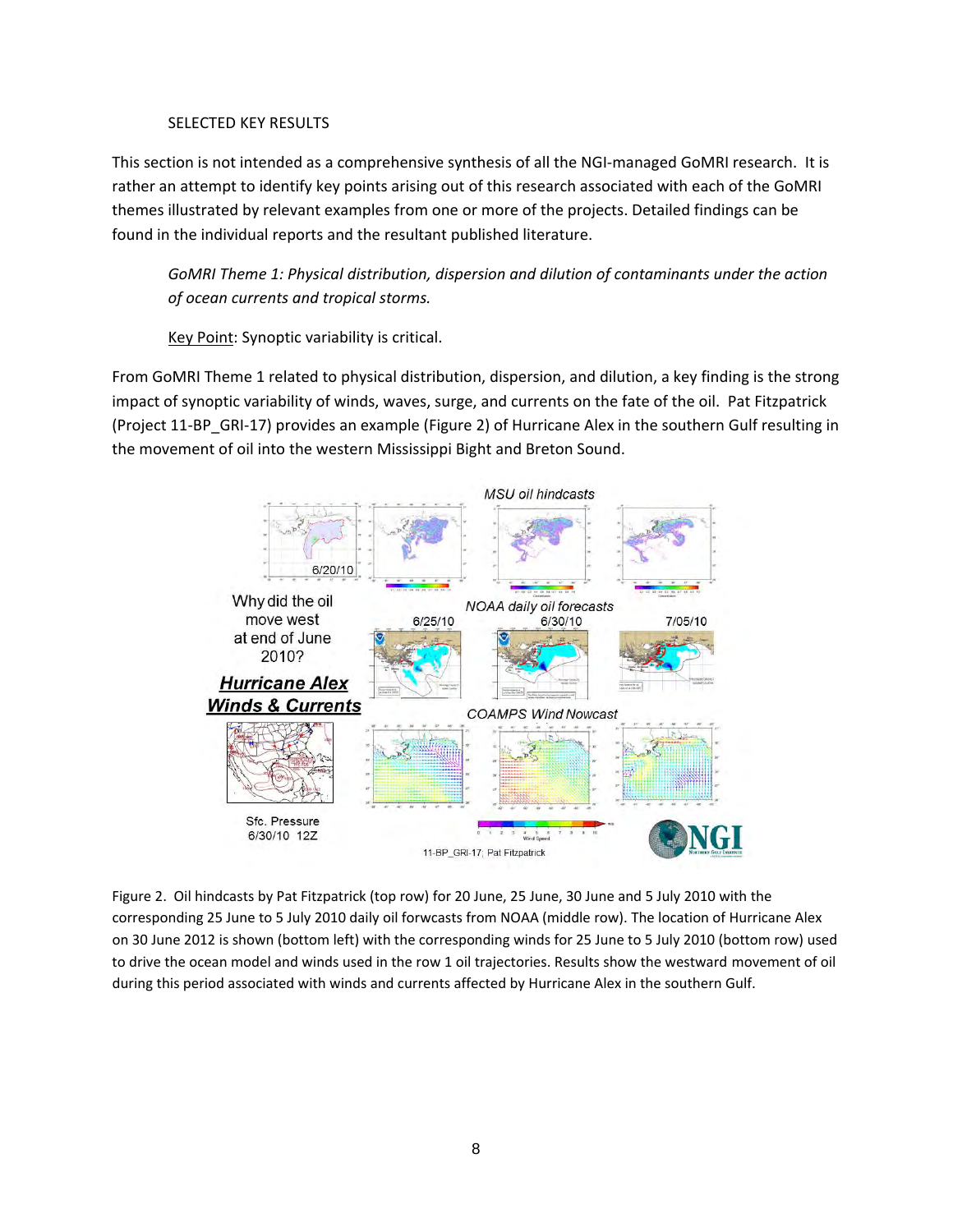*GoMRI Theme 2: Chemical evolution and biological degradation of the oil/dispersant systems and subsequent interaction with the marine and coastal ecosystems.*

Key Point: DwH served as a large scale, trackable tracer release

From GoMRI Theme 2 related to chemical evolution and biological degradation and interaction with marine and coastal ecosystems, a key finding is that the DwH incident served as a large scale tracer release with increasing deep water impact from northeast to southwest and increasing coastal impact from east to west. By monitoring "petro" or "dead" carbon (carbon with low  $14$ C), Jeff Chanton and Kevin Craig (Project 11-BP\_GRI-09) tracked the impact of DwH oil using marsh samples for the coastal measurements and deep sediments offshore (Figure 3).



Figure 3. Increasing appearance of lowered  $^{14}$ C 'petro' carbon in sediments shown as bright green colors to southwest of the DwH site (left figure) and the increasing "petro' carbon in coastal faunal east to west from Appalachicola to Terrebone Bay (right figure and starred coastal locations left figure) show the apparent tracer effect of the DwH oil and its directional degradation.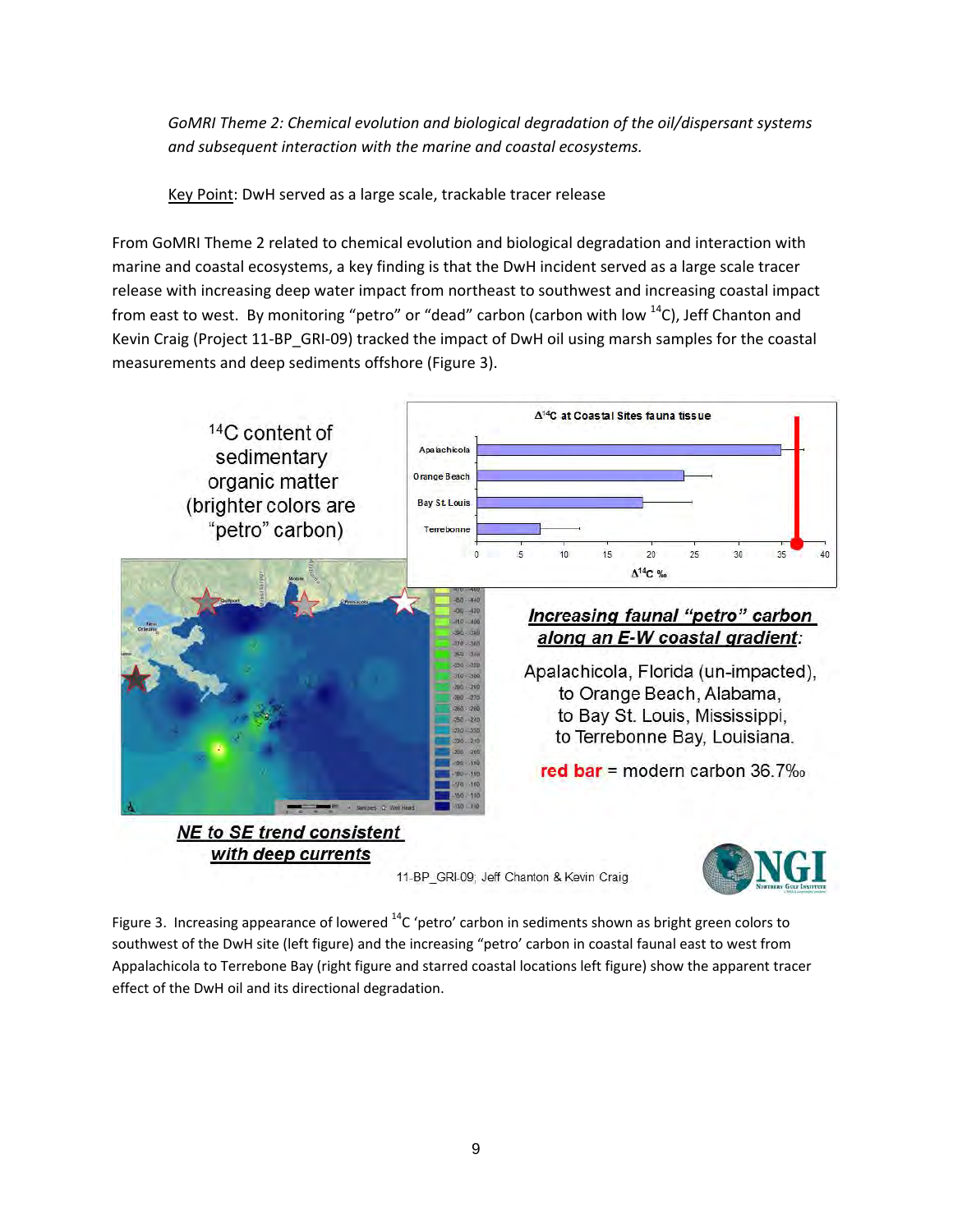Key Point: Mobile Bay served as a tale of two sentinel species, one mobile, one sessile.

Mobile Bay appeared to be a tale of two sentinels. Ruth Carmichael and her colleagues (Project 10‐ BP\_GRI\_DISL-01) found in the initial aftermath of DwH that tagged manatees appeared unaffected while oyster samples indicated potential exposure.



10-BP\_GRI\_DISL-01 (Task 2); Ruth Carmichael et al.

Figure 4. Monitored manatees in Mobile Bay were not found co‐located with oil nor indicated oil‐related stress (upper panel) however nitrogen and carbon isotope analyses of oysters suggested possible oil related exposure (lower panel)

Key Point: Hydrocarbon consuming microbes – Immune system for the Gulf?

Another key point relevant to GoMRI Theme 2 arose from several of the projects, namely the apparent impact of hydrocarbon consuming microbes on food webs. Monty Graham (Project 10-BP\_GRI\_DISL-01, Task 4) found dramatic increases in water column dissolved organic carbon levels from June‐August, coincident with the introduction of oil to the northern Gulf off Alabama. The timing of these increases was also consistent with decreased bottom water oxygen levels, increases in colored dissolved organic matter (CDOM) and shifts in  $^{13}$ C values. This indicates that carbon from the oil was likely respired by the microbial communities with the added microbial production serving as an important trophic pathway for this new carbon to pass to larger net‐sized zooplankton.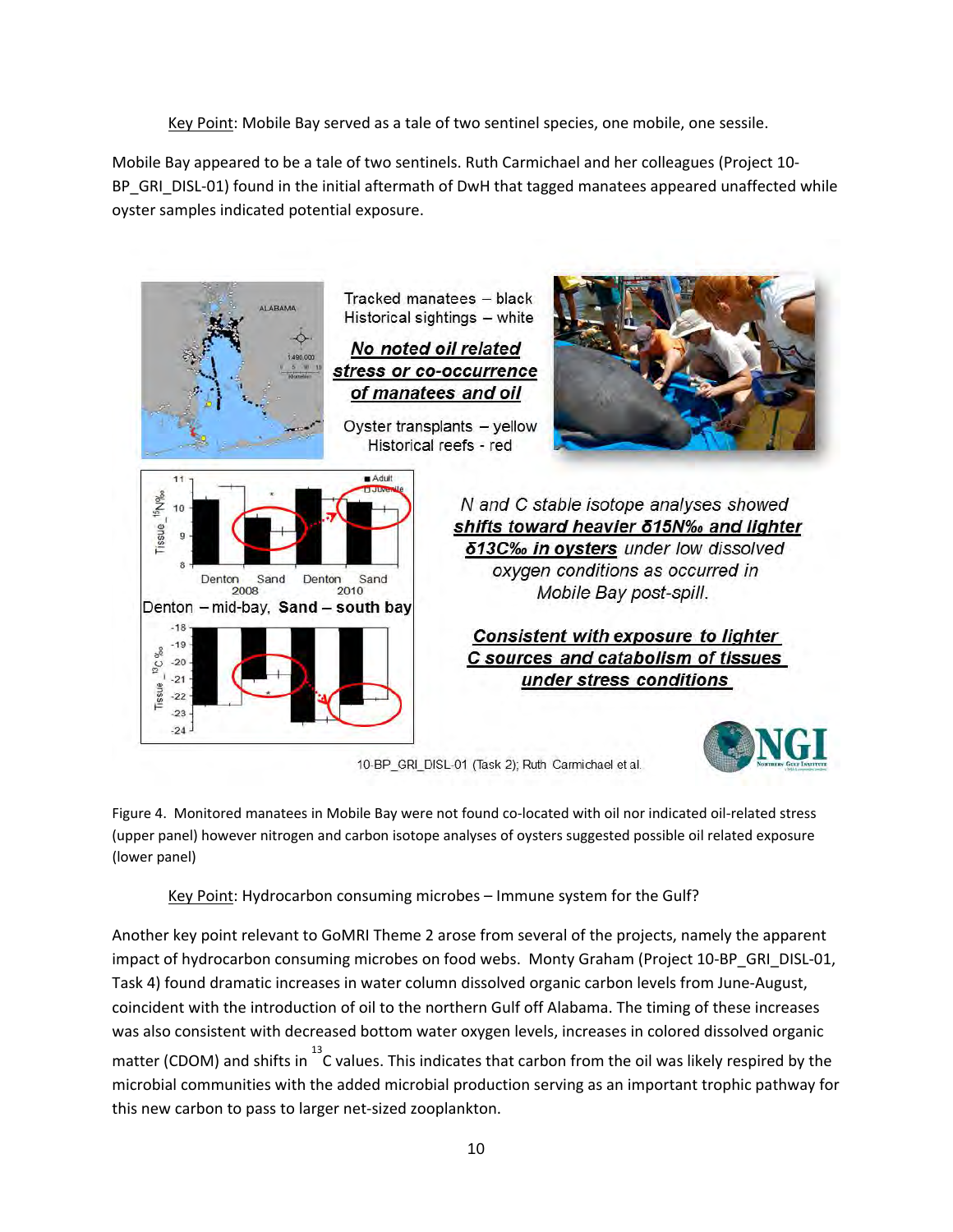*GoMRI Theme 3: Environmental effects of the oil/dispersant system on the sea floor, water column, coastal waters, shallow water habitats, wetlands, and beach sediments, and the science of ecosystem recovery,.*

Key Point: Moderately oiled marsh could be resilient though species specific

GoMRI Theme 3 relates to environmental effects with Irv Mendelssohn and colleagues (Project 11‐ BP\_GRI-14) finding that moderately oiled marsh can be relatively resilient though species specific. *Spartina alterniflora* was found to be more resilient than *Juncus roemerianus*, two co‐dominant salt marsh plant species of the northern Gulf of Mexico (Figure 5). Consistent with the previous discussion on the importance of hydrocarbon consuming microbes, microbial analyses of surface sediment showed that the ratio of oil degrading bacteria to total heterotrophic bacteria increased by approximately a factor of 50 and 25 at heavily oiled and moderately oiled sites, respectively, relative to reference sites 16 months after the oil spill.





Shoreline Marsh, Northern Barataria Bay

Impacts to vegetation along moderately oiled marsh and subsequent recovery were species-specific

# Greater impact to J. roemerianus than S. alterniflora

**Greater recovery for Spartina** than Juncus



11-BP\_GRI-14; Irving Mendelssohn et al,

Figure 5. Shoreline marsh in northern Barataria Bay illustrating partial recovery of *S. alterniflora* from 6 January 2010 to 18 April 2012.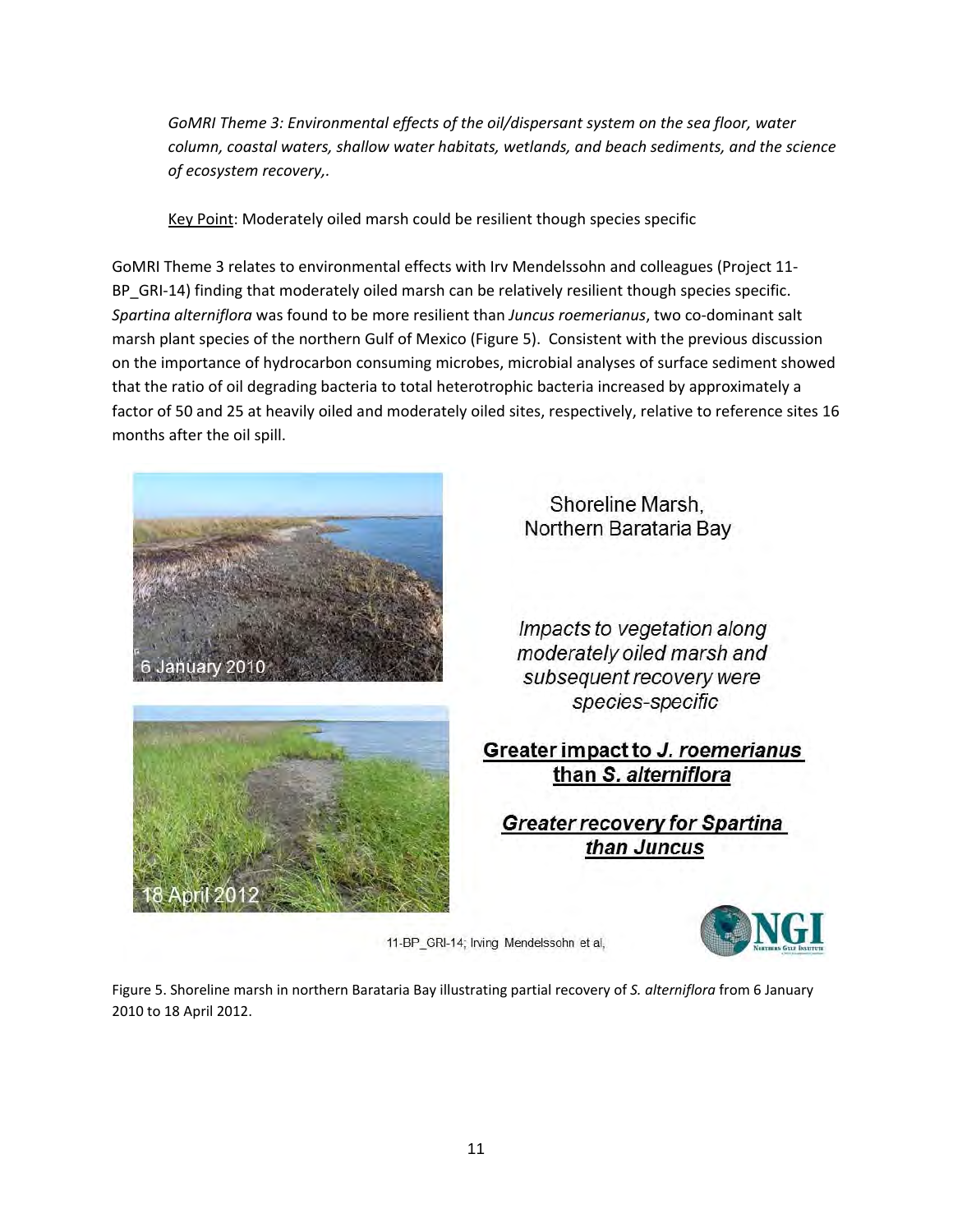Key Point: Oiled marsh resilience Part 2 – Heavily oiled marsh not as fortunate.

Continuing with the environmental effects of Theme 3, heavily oiled marshes were not as fortunate as those lightly or moderately oiled. Jim Chen and Guoping Zhang (Project 11‐BP\_GRI‐11) work in the heavily oiled Bay Jimmy area within the Barataria basin found that vegetation killed by the heavy oiling barely regrew after 2 years with resulting severe erosion and continued pockets of dark oil (Figure 6). This is consistent with the Mendelssohn's findings on heavily oiled marsh as well.



11-BP\_GRI-11; Jim Chen & Guoping Zhang

Figure 6. Shoreline marsh in Bay Jimmy in northern Barataria Bay (upper left) illustrating severe marsh erosion (middle right; original shoreline shown by stakes in the water) and continued pockets of dark oil (lower left) two years after DwH oil impacted the area.

Key Point: Uncertainty – Was it the oil or …?

One of the most significant points related to the environmental effects of GoMRI Theme 3 is that of uncertainty, namely unraveling the confounding and potentially interrelated variables yielding the observed effects. Was it the DwH oil and its by‐products, either chemically or biologically derived, causing the impact or was it something else? John Valentine and colleagues (Project 11‐BP\_GRI‐04)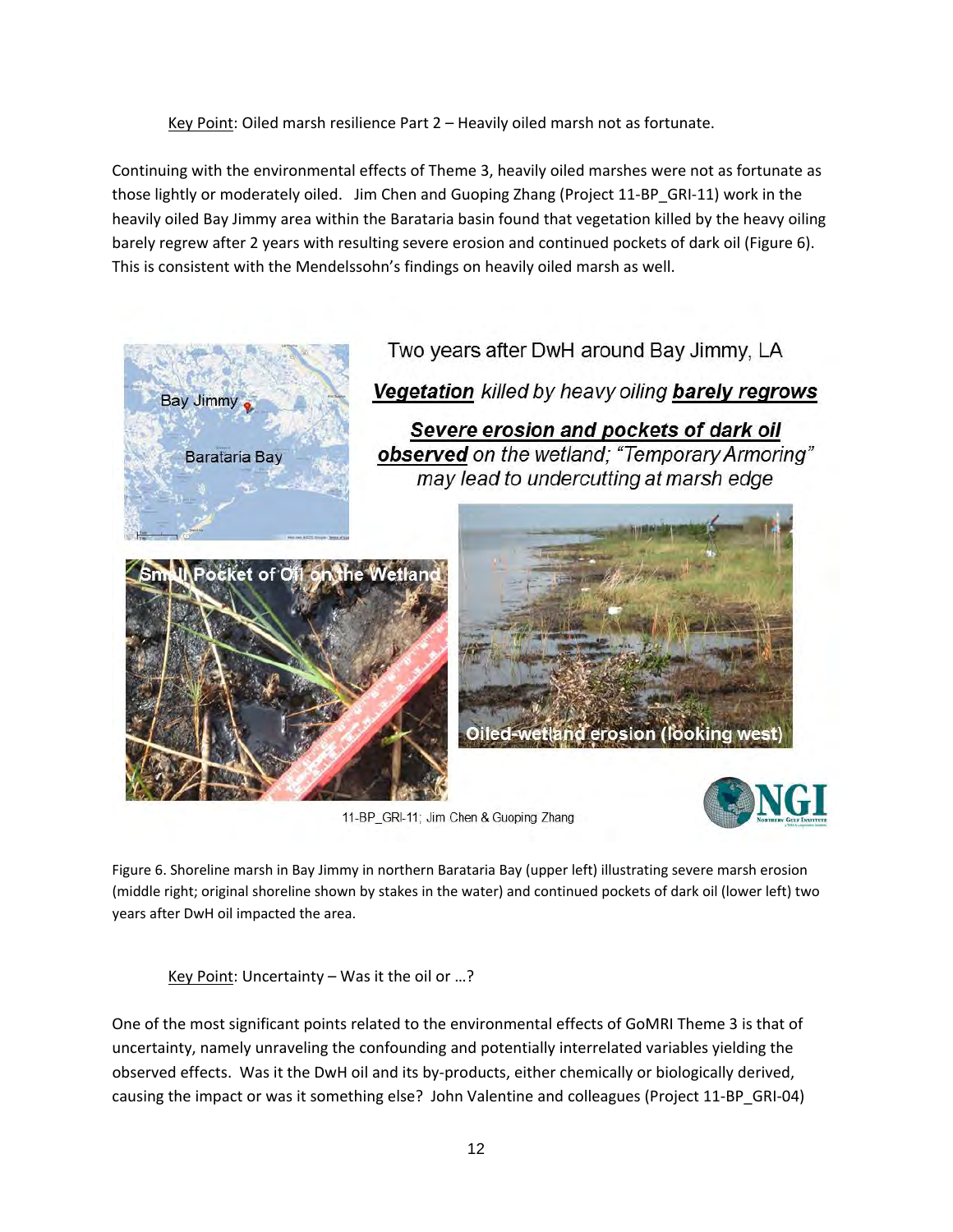found the results of their sampling (Figure 7) to be "totally unexpected, given the predictions made about the toxicity of the emerging oil from the DwH riser pipe and applied dispersant, and the impacts of the hydrocarbon‐driven hypoxia in our nearshore waters (Graham et al., 2010). Specifically, comparisons of our post‐DwH trawling data with long‐term (10 year) historical data base generated from collections made in our study area during the SEAMAP monitoring program show that there were dramatic changes in food web composition, increases in the numbers and biomasses of fishes throughout the coastal waters of Alabama. We believe that the most plausible explanation for these results was the federally imposed region-wide closure of the northern Gulf of Mexico to fishing, both commercial and recreational, from May 2 $^{\text{nd}}$  through November 15, 2010."



11-BP\_GRI-04; John Valentine et al.



Figure 7. Vertical and long-line sampling and long term trawl stations (left panels) used to investigate DwH impacts on ecosystem structure and function in Alabama waters. Catch per unit effort (CPUE) changes before and after DwH (upper right) were unexpected and possibly a result of the DwH-induced fisheries closures.

This point is reinforced by Denise Reed and colleagues (Project 10-BP\_UNO-01) sampling in Lake Ponchartrain and out into Mississippi Sound (Figure 8). Oysters in oiled areas showed impacts not seen in non‐oil samples however salinity was also different in each area yielding significant uncertainty as to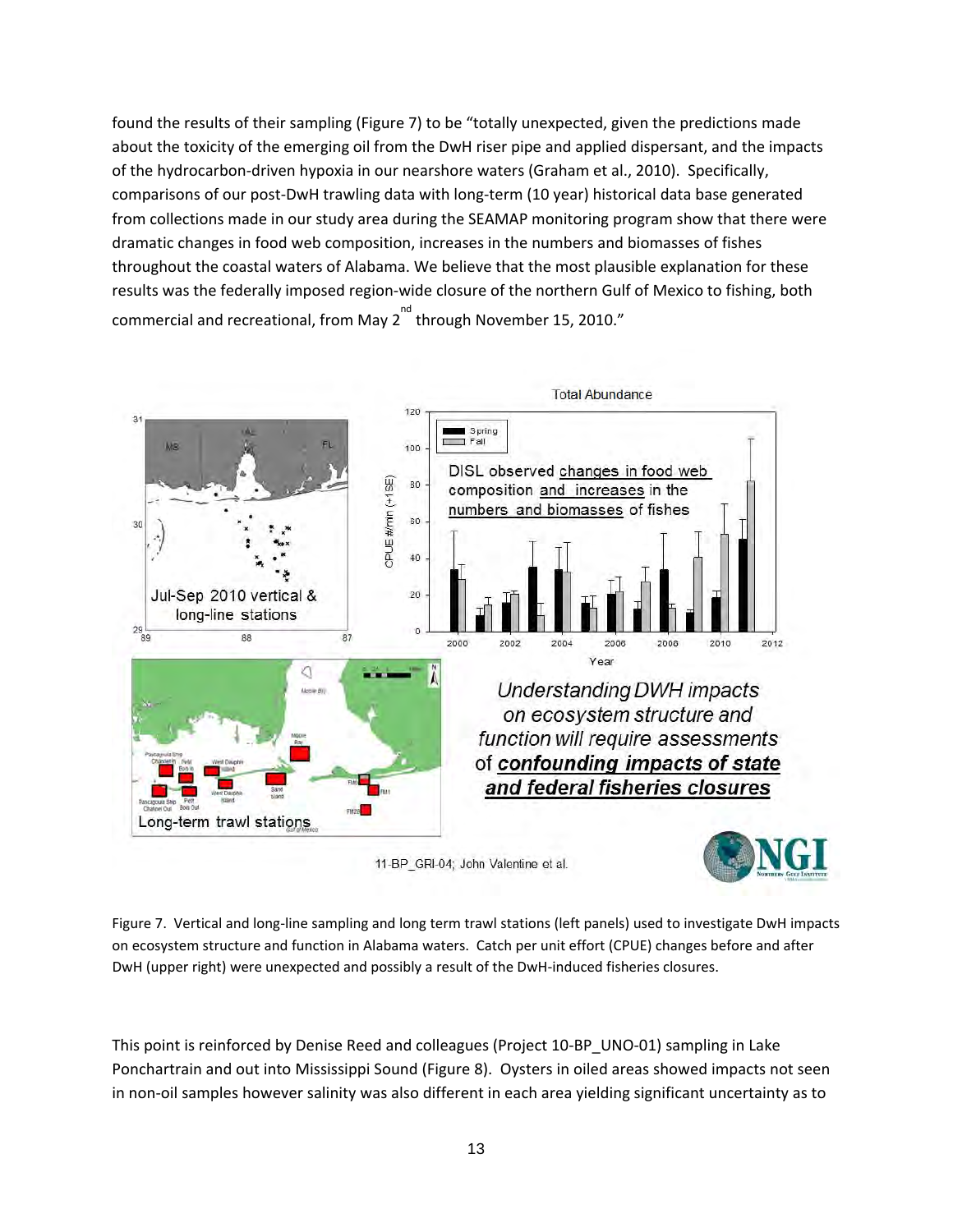the DwH impact. Similarly, multi‐dimensional scaling (MDS) analysis of beach seine collections that included samples before and after DwH, appear to cluster separately however assemblage composition was not significantly different.



Figure 8. Sampling in Lake Ponchartrain and out into Mississippi Sound (upper left), yielded differences in oysters in oiled and unoiled areas however salinity in the two regions were also different, the oiled areas being of higher salinity. Similarly, the MDS plot lower left appears to indicate different clusters for pre and post spill samples but assemblage composition did not.

*GoMRI Theme 4: Technology developments for improved mitigation, detection, characterization and remediation of oil spills.*

Key Point: Mechanical beach cleaners worked – Kudos again to oil consuming microbes

Beaches along the northeast Gulf of Mexico had DwH crude deposited in May and June of 2010. Markus Huettel and Joel Kostka (Project 11‐BP\_GRI‐08) investigated the results of this surface deposition and dispersal into the deeper layers in an attempt to characterize the degradation process and understand the impact of the cleanup procedures (Figure 9). Results indicate a relatively rapid recovery of the beach as a result of the deep cleaning combined with an active aerobic microbial community.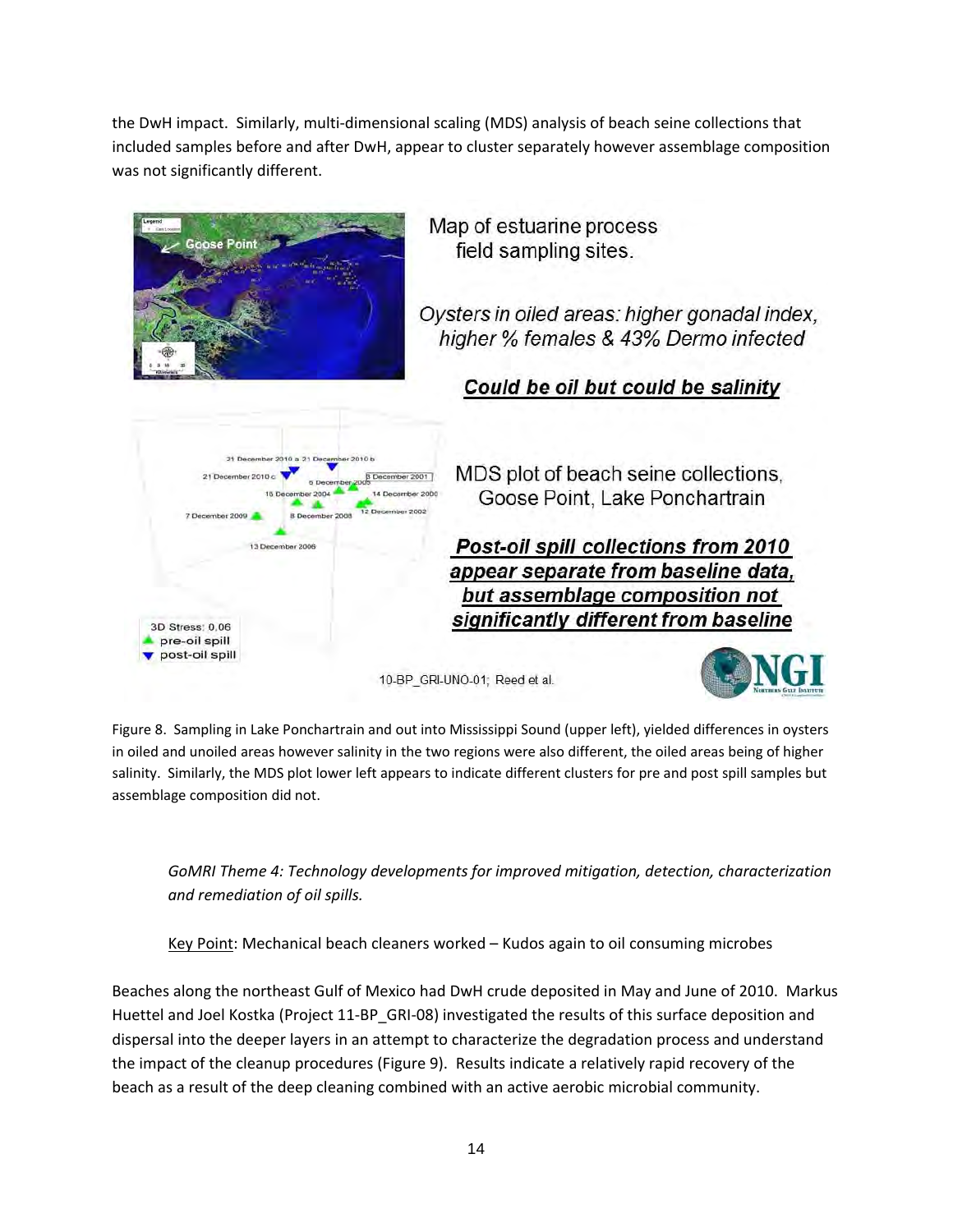

Rapid recovery of the beach from DwH supported by deep cleaning process and active aerobic microbial community

Higher O<sub>2</sub> consumption rates after cleaning reflect consumption of newly exposed degradable oil and effect of the enhanced surface area



11-BP GRI-08; Markus Huettel & Joel Kostka

Figure 9. Deep‐cleaning beach machinery (upper left) able to penetrate to deeper compressed tar layers (right panel) combined with active aerobic microbial community led to relatively rapid beach recovery from the May/June 2010 DwH contamination.

*GoMRI Theme 5: fundamental scientific research integrating results from the other four themes in the context of public health.*

Key Point: Mississippi Gulf Coast residents are resilient though with caveats.

Using an epidemiological descriptive approach, Tom Osowski (10‐BP\_GRI\_USM, Task 11) investigated adaptation and resilience of Mississippi coastal county residents. Most persons living in coastal Mississippi did not have an increase in depressive symptoms as a result of DwH. However, "those persons who had less education, (defined as less than a college degree) tended to have higher levels of depression than those with higher levels of education. We infer this is likely due to employment variables that are more associated with the seafood industry, and/or tourism."